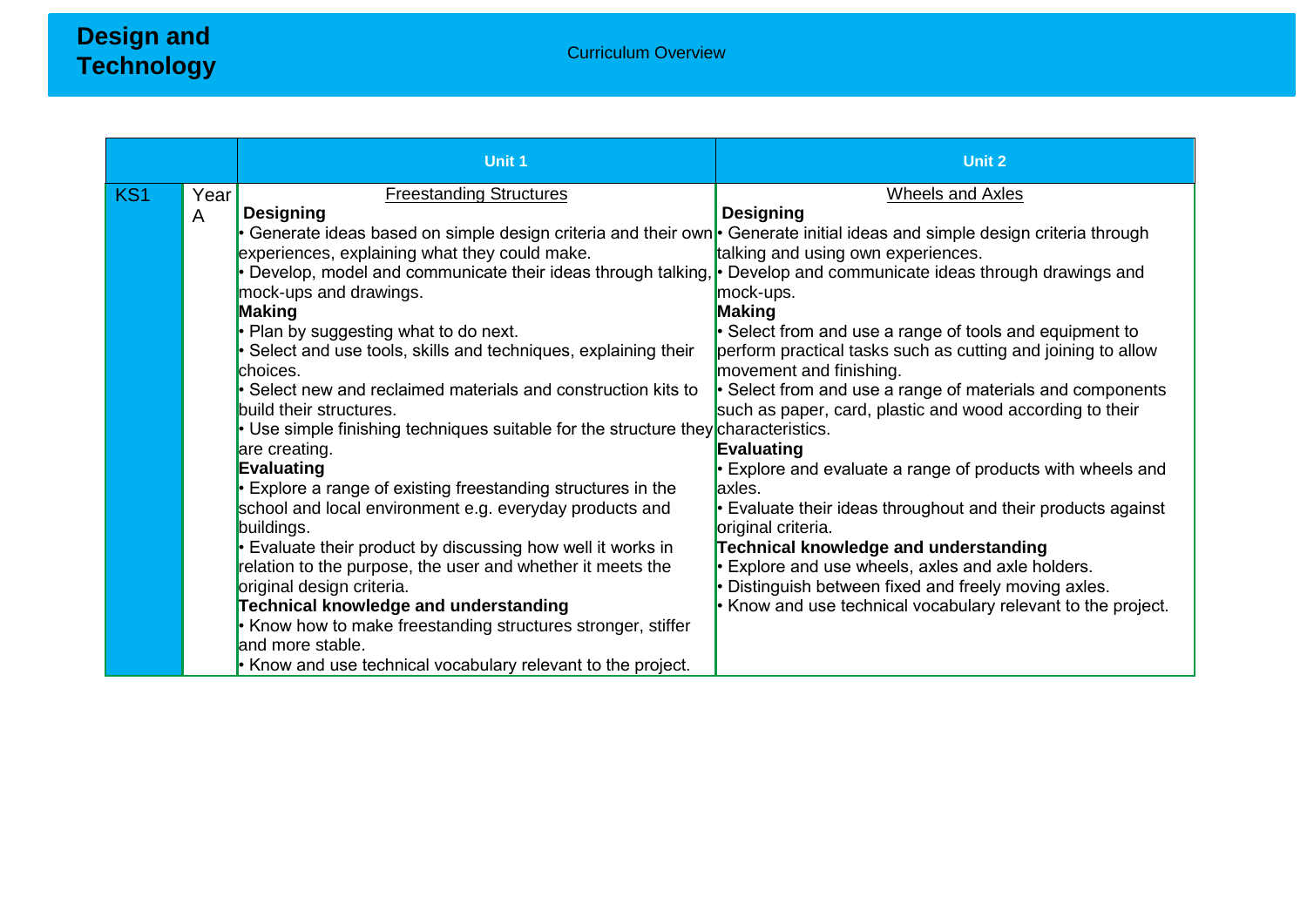| KS1 | Year | <b>Preparing Fruit and Vegetables</b>                                                                                 | <b>Templates and Joining (Textiles)</b>                          |
|-----|------|-----------------------------------------------------------------------------------------------------------------------|------------------------------------------------------------------|
|     | B    | <b>Designing</b>                                                                                                      | <b>Designing</b>                                                 |
|     |      | • Design appealing products for a particular user based on                                                            | Design a functional and appealing product for a chosen user      |
|     |      | simple design criteria.                                                                                               | and purpose based on simple design criteria.                     |
|     |      | • Generate initial ideas and design criteria through                                                                  | Generate, develop, model and communicate their ideas as          |
|     |      | investigating a variety of fruit and vegetables.                                                                      | appropriate through talking, drawing, templates, mock-ups and    |
|     |      | • Communicate these ideas through talk and drawings.                                                                  | information and communication technology.                        |
|     |      | Making                                                                                                                | Making                                                           |
|     |      | $\cdot$ Use simple utensils and equipment to e.g. peel, cut, slice,                                                   | Select from and use a range of tools and equipment to            |
|     |      | squeeze, grate and chop safely.                                                                                       | perform practical tasks such as marking out, cutting, joining    |
|     |      | Select from a range of fruit and vegetables according to their                                                        | and finishing.                                                   |
|     |      | characteristics e.g. colour, texture and taste to create a chosen <sup>.</sup>                                        | Select from and use textiles according to their characteristics. |
|     |      | product.                                                                                                              | <b>Evaluating</b>                                                |
|     |      | Evaluating                                                                                                            | Explore and evaluate a range of existing textile products        |
|     |      | • Taste and evaluate a range of fruit and vegetables to                                                               | relevant to the project being undertaken.                        |
|     |      | determine the intended user's preferences.                                                                            | Evaluate their ideas throughout and their final products         |
|     |      | • Evaluate ideas and finished products against design criteria,                                                       | against original design criteria.                                |
|     |      | including intended user and purpose.                                                                                  | Technical knowledge and understanding                            |
|     |      | <b>Technical knowledge and understanding</b>                                                                          | Understand how simple 3-D textile products are made, using       |
|     |      | $\cdot$ Understand where a range of fruit and vegetables come from $\vert$ a template to create two identical shapes. |                                                                  |
|     |      | e.g. farmed or grown at home.                                                                                         | Understand how to join fabrics using different techniques e.g.   |
|     |      | • Understand and use basic principles of a healthy and varied                                                         | running stitch, glue, over stitch, stapling.                     |
|     |      | diet to prepare dishes, including how fruit and vegetables are                                                        | Explore different finishing techniques e.g. using painting,      |
|     |      | part of The eatwell plate.                                                                                            | fabric crayons, stitching, sequins, buttons and ribbons.         |
|     |      | • Know and use technical and sensory vocabulary relevant to                                                           | • Know and use technical vocabulary relevant to the project.     |
|     |      | the project.                                                                                                          |                                                                  |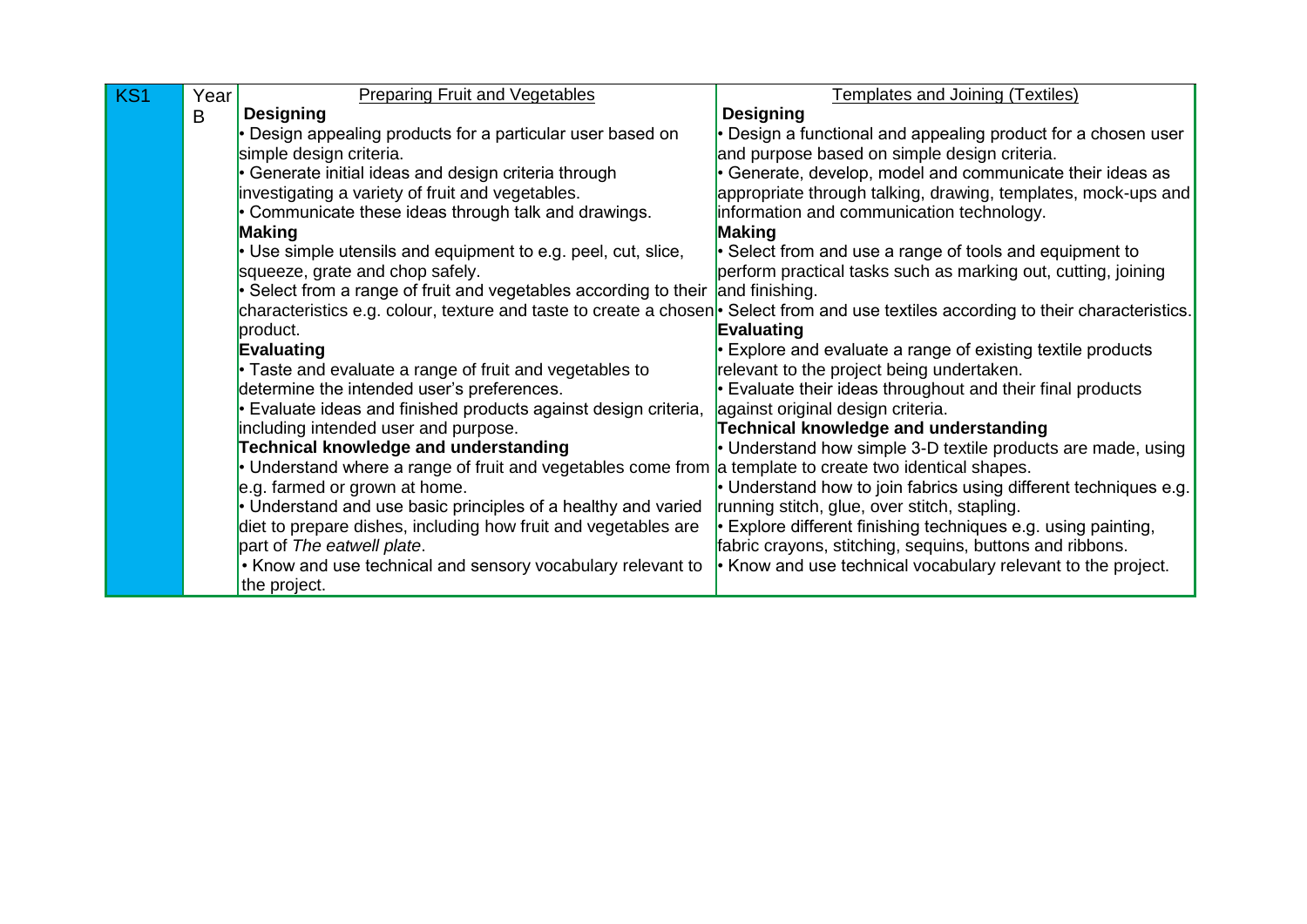| LKS <sub>2</sub> | Year | <b>Healthy and Varied Diet</b>                                                                                             | <b>Levers and Linkages</b>                                                                      |
|------------------|------|----------------------------------------------------------------------------------------------------------------------------|-------------------------------------------------------------------------------------------------|
|                  | A    | <b>Designing</b>                                                                                                           | <b>Designing</b>                                                                                |
|                  |      | • Generate and clarify ideas through discussion with peers and                                                             | • Generate realistic ideas and their own design criteria through                                |
|                  |      | adults to develop design criteria including appearance, taste,                                                             | discussion, focusing on the needs of the user.                                                  |
|                  |      | texture and aroma for an appealing product for a particular user • Use annotated sketches and prototypes to develop, model |                                                                                                 |
|                  |      | and purpose.                                                                                                               | land communicate ideas.                                                                         |
|                  |      | • Use annotated sketches and appropriate information and                                                                   | Making                                                                                          |
|                  |      | communication technology, such as web-based recipes, to                                                                    | • Order the main stages of making.                                                              |
|                  |      | develop and communicate ideas.                                                                                             | Select from and use appropriate tools with some accuracy to                                     |
|                  |      | <b>Making</b>                                                                                                              | cut, shape and join paper and card.                                                             |
|                  |      | • Plan the main stages of a recipe, listing ingredients, utensils                                                          | Select from and use finishing techniques suitable for the                                       |
|                  |      | and equipment.                                                                                                             | product they are creating.                                                                      |
|                  |      | $\bullet$ Select and use appropriate utensils and equipment to prepare <b>Evaluating</b>                                   |                                                                                                 |
|                  |      | and combine ingredients.                                                                                                   | • Investigate and analyse books and, where available, other                                     |
|                  |      | · Select from a range of ingredients to make appropriate food                                                              | products with lever and linkage mechanisms.                                                     |
|                  |      | products, thinking about sensory characteristics.                                                                          | Evaluate their own products and ideas against criteria and                                      |
|                  |      | <b>Evaluating</b>                                                                                                          | user needs, as they design and make.                                                            |
|                  |      | • Carry out sensory evaluations of a variety of ingredients and                                                            | Technical knowledge and understanding                                                           |
|                  |      | products. Record the evaluations using e.g. tables and simple<br>graphs.                                                   | Understand and use lever and linkage mechanisms.<br>Distinguish between fixed and loose pivots. |
|                  |      | • Evaluate the ongoing work and the final product with                                                                     | Know and use technical vocabulary relevant to the project.                                      |
|                  |      | reference to the design criteria and the views of others.                                                                  |                                                                                                 |
|                  |      | Technical knowledge and understanding                                                                                      |                                                                                                 |
|                  |      | • Know how to use appropriate equipment and utensils to                                                                    |                                                                                                 |
|                  |      | prepare and combine food.                                                                                                  |                                                                                                 |
|                  |      | • Know about a range of fresh and processed ingredients                                                                    |                                                                                                 |
|                  |      | appropriate for their product, and whether they are grown,                                                                 |                                                                                                 |
|                  |      | reared or caught.                                                                                                          |                                                                                                 |
|                  |      | • Know and use relevant technical and sensory vocabulary                                                                   |                                                                                                 |
|                  |      | appropriately.                                                                                                             |                                                                                                 |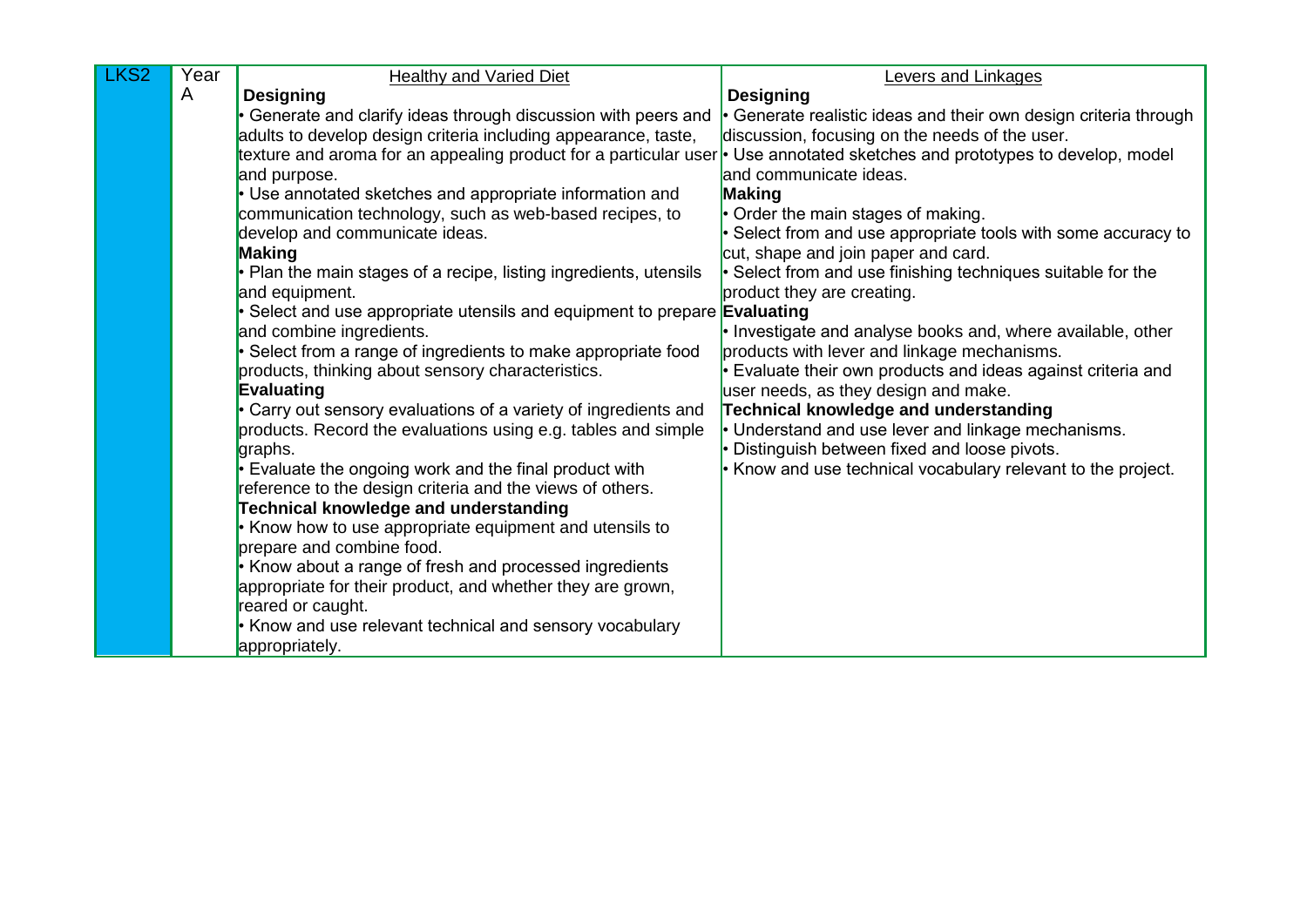| LKS <sub>2</sub> | Year | 2D shape to 3D project                                                                                                 | <b>Simple Circuits and Switches</b>                               |
|------------------|------|------------------------------------------------------------------------------------------------------------------------|-------------------------------------------------------------------|
|                  | B    | <b>Designing</b>                                                                                                       | <b>Designing</b>                                                  |
|                  |      | Generate realistic ideas through discussion and design criteria. Gather information about needs and wants, and develop |                                                                   |
|                  |      | for an appealing, functional product fit for purpose and specific                                                      | design criteria to inform the design of products that are fit for |
|                  |      | user/s.                                                                                                                | purpose, aimed at particular individuals or groups.               |
|                  |      | Produce annotated sketches, prototypes, final product                                                                  | · Generate, develop, model and communicate realistic ideas        |
|                  |      | sketches and pattern pieces.                                                                                           | through discussion and, as appropriate, annotated sketches,       |
|                  |      | Making                                                                                                                 | cross-sectional and exploded diagrams.                            |
|                  |      | Plan the main stages of making.                                                                                        | <b>Making</b>                                                     |
|                  |      | Select and use a range of appropriate tools with some                                                                  | • Order the main stages of making.                                |
|                  |      | accuracy e.g. cutting, joining and finishing.                                                                          | Select from and use tools and equipment to cut, shape, join       |
|                  |      | Select fabrics and fastenings according to their functional                                                            | and finish with some accuracy.                                    |
|                  |      | characteristics e.g. strength, and aesthetic qualities e.g.                                                            | Select from and use materials and components, including           |
|                  |      | pattern.                                                                                                               | construction materials and electrical components according to     |
|                  |      | Evaluating                                                                                                             | their functional properties and aesthetic qualities.              |
|                  |      | • Investigate a range of 3-D textile products relevant to the                                                          | Evaluating                                                        |
|                  |      | project.                                                                                                               | • Investigate and analyse a range of existing battery-powered     |
|                  |      | • Test their product against the original design criteria and with                                                     | products.                                                         |
|                  |      | the intended user.                                                                                                     | • Evaluate their ideas and products against their own design      |
|                  |      | • Take into account others' views.                                                                                     | criteria and identify the strengths and areas for improvement in  |
|                  |      | Understand how a key event/individual has influenced the                                                               | their work.                                                       |
|                  |      | development of the chosen product and/or fabric.                                                                       | <b>Technical knowledge and understanding</b>                      |
|                  |      | Technical knowledge and understanding                                                                                  | • Understand and use electrical systems in their products, such   |
|                  |      | Know how to strengthen, stiffen and reinforce existing fabrics.                                                        | as series circuits incorporating switches, bulbs and buzzers.     |
|                  |      | Understand how to securely join two pieces of fabric together.                                                         | • Apply their understanding of computing to program and           |
|                  |      | Understand the need for patterns and seam allowances.                                                                  | control their products.                                           |
|                  |      | Know and use technical vocabulary relevant to the project.                                                             | • Know and use technical vocabulary relevant to the project.      |
|                  |      |                                                                                                                        |                                                                   |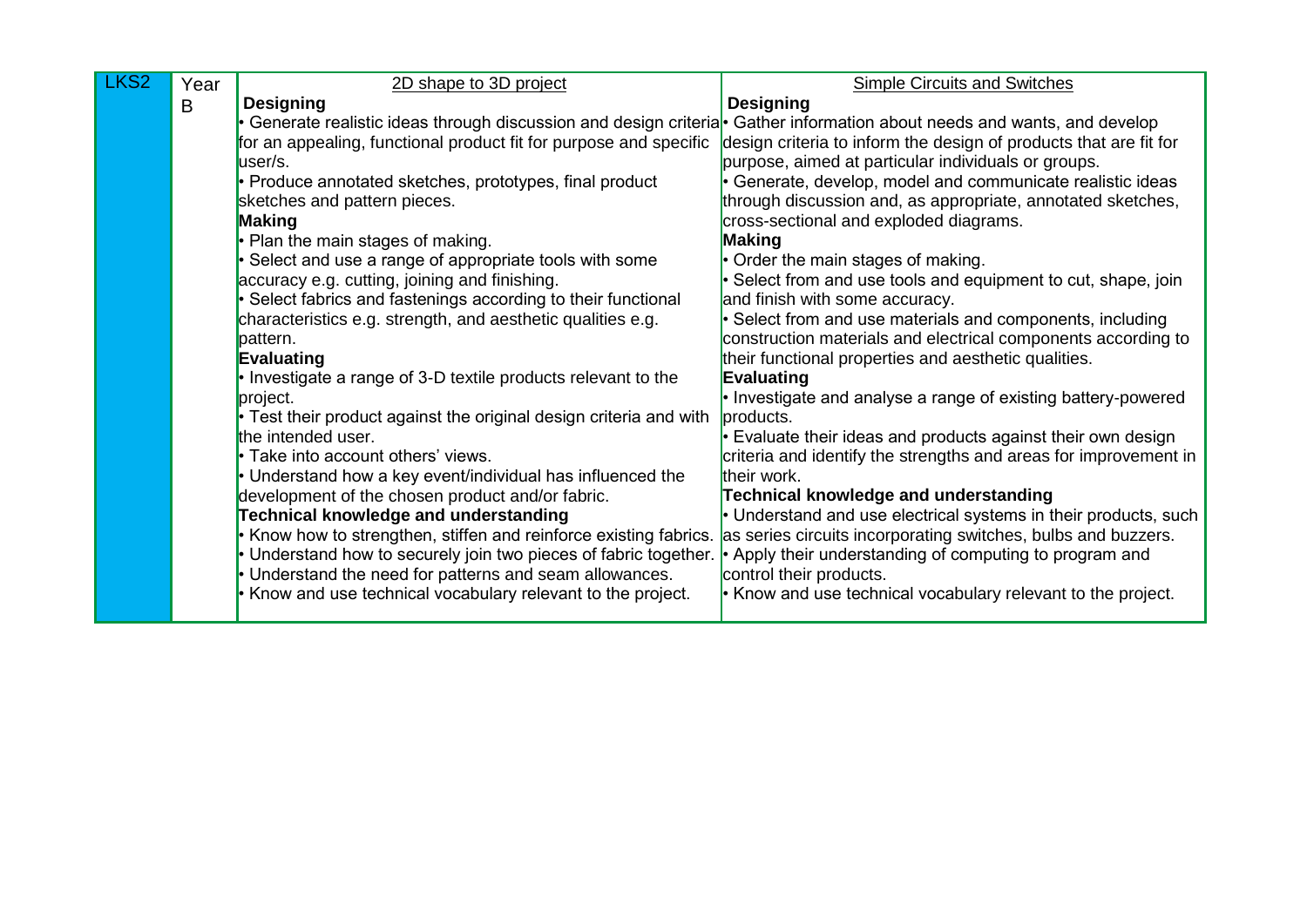| UKS <sub>2</sub> | Year | <b>Frame Structures</b>                                                     | <b>Complex Switches</b>                                                                                                                                                                                                                                             |
|------------------|------|-----------------------------------------------------------------------------|---------------------------------------------------------------------------------------------------------------------------------------------------------------------------------------------------------------------------------------------------------------------|
|                  | A    | <b>Designing</b>                                                            | <b>Designing</b>                                                                                                                                                                                                                                                    |
|                  |      | Carry out research into user needs and existing products, using             | Use research to develop a design specification for a functional                                                                                                                                                                                                     |
|                  |      | surveys, interviews, questionnaires and web-based resources.                | product that responds automatically to changes in the environment.                                                                                                                                                                                                  |
|                  |      | Develop a simple design specification to guide the development of           | Take account of constraints including time, resources and cost.                                                                                                                                                                                                     |
|                  |      | their ideas and products, taking account of constraints including time,     | Generate and develop innovative ideas and share and clarify these                                                                                                                                                                                                   |
|                  |      | resources and cost.                                                         | through discussion.                                                                                                                                                                                                                                                 |
|                  |      | Generate, develop and model innovative ideas, through discussion,           | Communicate ideas through annotated sketches, pictorial                                                                                                                                                                                                             |
|                  |      | prototypes and annotated sketches.                                          | representations of electrical circuits or circuit diagrams.                                                                                                                                                                                                         |
|                  |      | <b>Making</b>                                                               | <b>Making</b>                                                                                                                                                                                                                                                       |
|                  |      | • Formulate a clear plan, including a step-by-step list of what needs       | Eormulate a step-by-step plan to guide making, listing tools,                                                                                                                                                                                                       |
|                  |      | to be done and lists of resources to be used.                               | equipment, materials and components.                                                                                                                                                                                                                                |
|                  |      | Competently select from and use appropriate tools to accurately             | Competently select and accurately assemble materials, and                                                                                                                                                                                                           |
|                  |      | measure, mark out, cut, shape and join construction materials to            | securely connect electrical components to produce a reliable,                                                                                                                                                                                                       |
|                  |      | make frameworks.                                                            | functional product.                                                                                                                                                                                                                                                 |
|                  |      | • Use finishing and decorative techniques suitable for the product          | Create and modify a computer control program to enable an                                                                                                                                                                                                           |
|                  |      | they are designing and making.                                              | electrical product to work automatically in response to changes in the                                                                                                                                                                                              |
|                  |      | <b>Evaluating</b>                                                           | environment.                                                                                                                                                                                                                                                        |
|                  |      | • Investigate and evaluate a range of existing frame structures.            | <b>Evaluating</b>                                                                                                                                                                                                                                                   |
|                  |      | Critically evaluate their products against their design specification,      | Continually evaluate and modify the working features of the product                                                                                                                                                                                                 |
|                  |      | intended user and purpose, identifyingstrengths and areas for               | to match the initial design specification.                                                                                                                                                                                                                          |
|                  |      | development, and carrying out appropriate tests.                            | • Test the system to demonstrate its effectiveness for the intended                                                                                                                                                                                                 |
|                  |      | Research key events and individuals relevant to frame structures.           | user and purpose.                                                                                                                                                                                                                                                   |
|                  |      | Technical knowledge and understanding                                       | Investigate famous inventors who developed ground-breaking                                                                                                                                                                                                          |
|                  |      | Understand how to strengthen, stiffen and reinforce 3-D                     | electrical systems and components.                                                                                                                                                                                                                                  |
|                  |      |                                                                             |                                                                                                                                                                                                                                                                     |
|                  |      |                                                                             |                                                                                                                                                                                                                                                                     |
|                  |      |                                                                             |                                                                                                                                                                                                                                                                     |
|                  |      |                                                                             |                                                                                                                                                                                                                                                                     |
|                  |      | frameworks.<br>• Know and use technical vocabulary relevant to the project. | <b>Technical knowledge and understanding</b><br>Understand and use electrical systems in their products.<br>Apply their understanding of computing to program, monitor and<br>control their products.<br>Know and use technical vocabulary relevant to the project. |